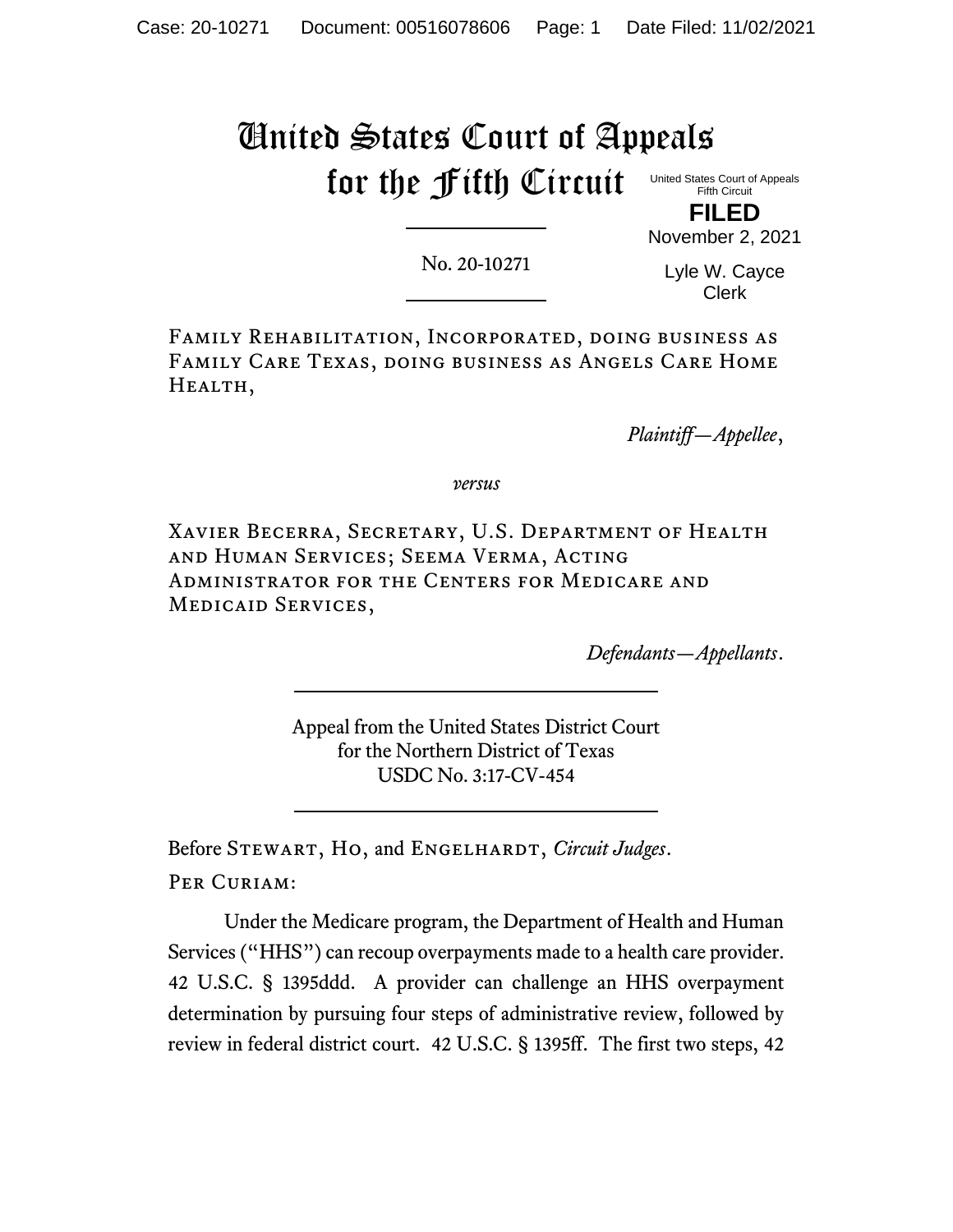## No. 20-10271

U.S.C. § 1395ff(a)–(c), and the fourth step, 42 C.F.R. § 405.1100 (2017), involve paper hearings, while the third step can include an in-person hearing with the opportunity to have oral testimony and cross-examination, 42 C.F.R.§ 405.1036(c)–(d). The Medicare statute allows HHS to recoup overpayments after the second step of review, and a provider who is successful at a later stage of review can seek repayment at that time. 42 C.F.R. §  $405.379(d)(4)–(5)$ .

Family Rehabilitation ("Family Rehab") is currently facing an impending recoupment after two steps of administrative review. Due to significant delays in third step review, Family Rehab brought a procedural due process claim, arguing that it is entitled to third step review before recoupment, because in-person cross-examination and testimony are critical to the resolution of its claim.

The district court granted summary judgment in favor of Family Rehab, and entered a permanent injunction barring HHS from recouping the disputed funds until the completion of third step review.

In reaching this decision, the district court did not have the benefit of this court's decision in *Sahara Health Care Inc. v. Azar*, 975 F.3d 523 (5th Cir. 2020), in which we rejected a similar due process claim under nearly identical facts. *Id*. at 525. We accordingly reverse.

We apply *de novo* review to a grant of summary judgment, using the same standards as the district court. *See*, *e.g.*, *Petro Harvester Operating Co. v. Keith*, 954 F.3d 686, 691 (5th Cir. 2020). We review permanent injunctions for abuse of discretion, but any issue of law underlying that decision is reviewed *de novo*. *See*, *e.g.*, *BNSF Ry. Co. v. Int'l Ass'n of Sheet Metal, Air, Rail & Transp. Workers – Transp. Div*., 973 F.3d 326, 333–34 (5th Cir. 2020).

In *Sahara*, this court found it dispositive that the healthcare provider could not explain why "steps one and two, standing alone, fail to satisfy the